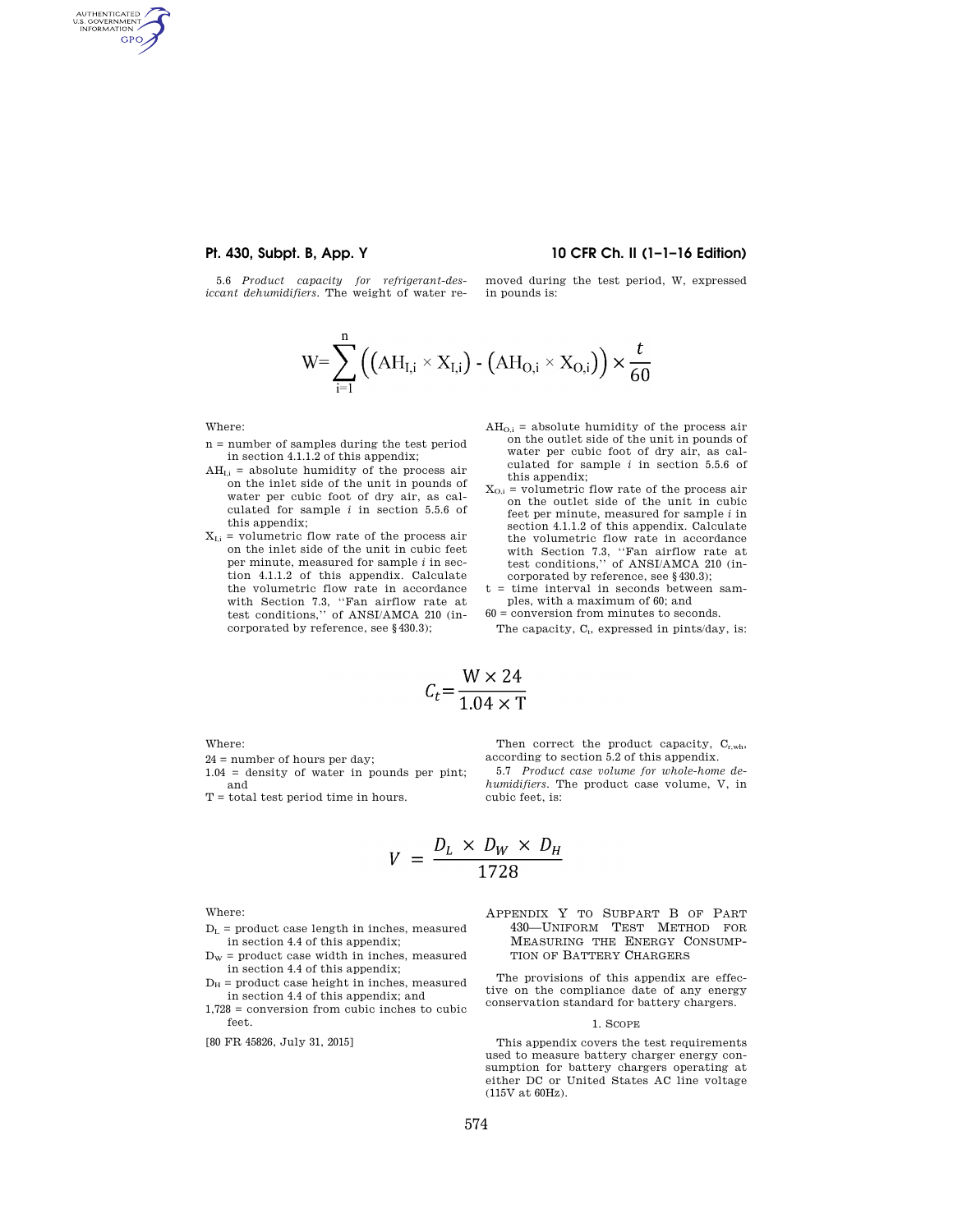# 2. DEFINITIONS

The following definitions are for the purposes of explaining the terminology associated with the test method for measuring battery charger energy consumption.<sup>1</sup>

2.1. *Active mode* or *charge mode* is the state in which the battery charger system is connected to the main electricity supply, and the battery charger is delivering current, equalizing the cells, and performing other one-time or limited-time functions in order to bring the battery to a fully charged state.

2.2. *Active power* or *real power* (P) means the average power consumed by a unit. For a two terminal device with current and voltage waveforms  $i(t)$  and  $v(t)$ , which are periodic with period T, the real or active power P is:

$$
P = \frac{1}{T} \int_{0}^{T} v(t) i(t) dt
$$

2.3. *Ambient temperature* is the temperature of the ambient air immediately surrounding the unit under test.

2.4. *Apparent power* (S) is the product of root-mean-square (RMS) voltage and RMS current in volt-amperes (VA).

2.5. *Batch charger* is a battery charger that charges two or more identical batteries simultaneously in a series, parallel, series-parallel, or parallel-series configuration. A batch charger does not have separate voltage or current regulation, nor does it have any separate indicators for each battery in the batch. When testing a batch charger, the term ''battery'' is understood to mean, collectively, all the batteries in the batch that are charged together. A charger can be both a batch charger and a multi-port charger or multi-voltage charger.

2.6. *Battery* or *battery pack* is an assembly of one or more rechargeable cells and any integral protective circuitry intended to provide electrical energy to a consumer product, and may be in one of the following forms: (a) Detachable battery (a battery that is contained in a separate enclosure from the consumer product and is intended to be removed or disconnected from the consumer product for recharging); or (b) integral battery (a battery that is contained within the consumer product and is not removed from the consumer product for charging purposes). The word "intended" in this context refers to the whether a battery has been designed in such a way as to permit its removal or disconnection from its associated consumer product.

2.7. *Battery energy* is the energy, in watthours, delivered by the battery under the

# **Department of Energy Pt. 430, Subpt. B, App. Y**

specified discharge conditions in the test procedure.

2.8. *Battery maintenance mode* or *maintenance mode* is the mode of operation when the battery charger is connected to the main electricity supply and the battery is fully charged, but is still connected to the charger.

2.9. *Battery rest period* is a period of time between discharge and charge or between charge and discharge, during which the battery is resting in an open-circuit state in ambient air.

2.10. *C-rate* is the rate of charge or discharge, calculated by dividing the charge or discharge current by the rated charge capacity of the battery.

2.11. *Cradle* is an electrical interface between an integral battery product and the rest of the battery charger designed to hold the product between uses.

2.12. *Equalization* is a process whereby a battery is overcharged, beyond what would be considered ''normal'' charge return, so that cells can be balanced, electrolyte mixed, and plate sulfation removed.

2.13. *Instructions* or *manufacturer's instructions* means the documentation packaged with a product in printed or electronic form and any information about the product listed on a Web site maintained by the manufacturer and accessible by the general public at the time of the test. It also includes any information on the packaging or on the product itself. ''Instructions'' also includes any service manuals or data sheets that the manufacturer offers to independent service technicians, whether printed or in electronic form.

2.14. *Measured charge capacity* of a battery is the product of the discharge current in amperes and the time in decimal hours required to reach the specified end-of-discharge voltage.

2.15. *Manual on-off switch* is a switch activated by the user to control power reaching the battery charger. This term does not apply to any mechanical, optical, or electronic switches that automatically disconnect mains power from the battery charger when a battery is removed from a cradle or charging base, or for products with nondetachable batteries that control power to the product itself.

2.16. *Multi-port charger* means a battery charger that charges two or more batteries (which may be identical or different) simultaneously. The batteries are not connected in series or in parallel but with each port having separate voltage and/or current regulation. If the charger has status indicators, each port has its own indicator(s). A charger can be both a batch charger and a multi-port charger if it is capable of charging two or more batches of batteries simultaneously and each batch has separate regulation and/ or indicator(s).

<sup>1</sup>For clarity on any other terminology used in the test method, please refer to IEEE Standard 1515–2000.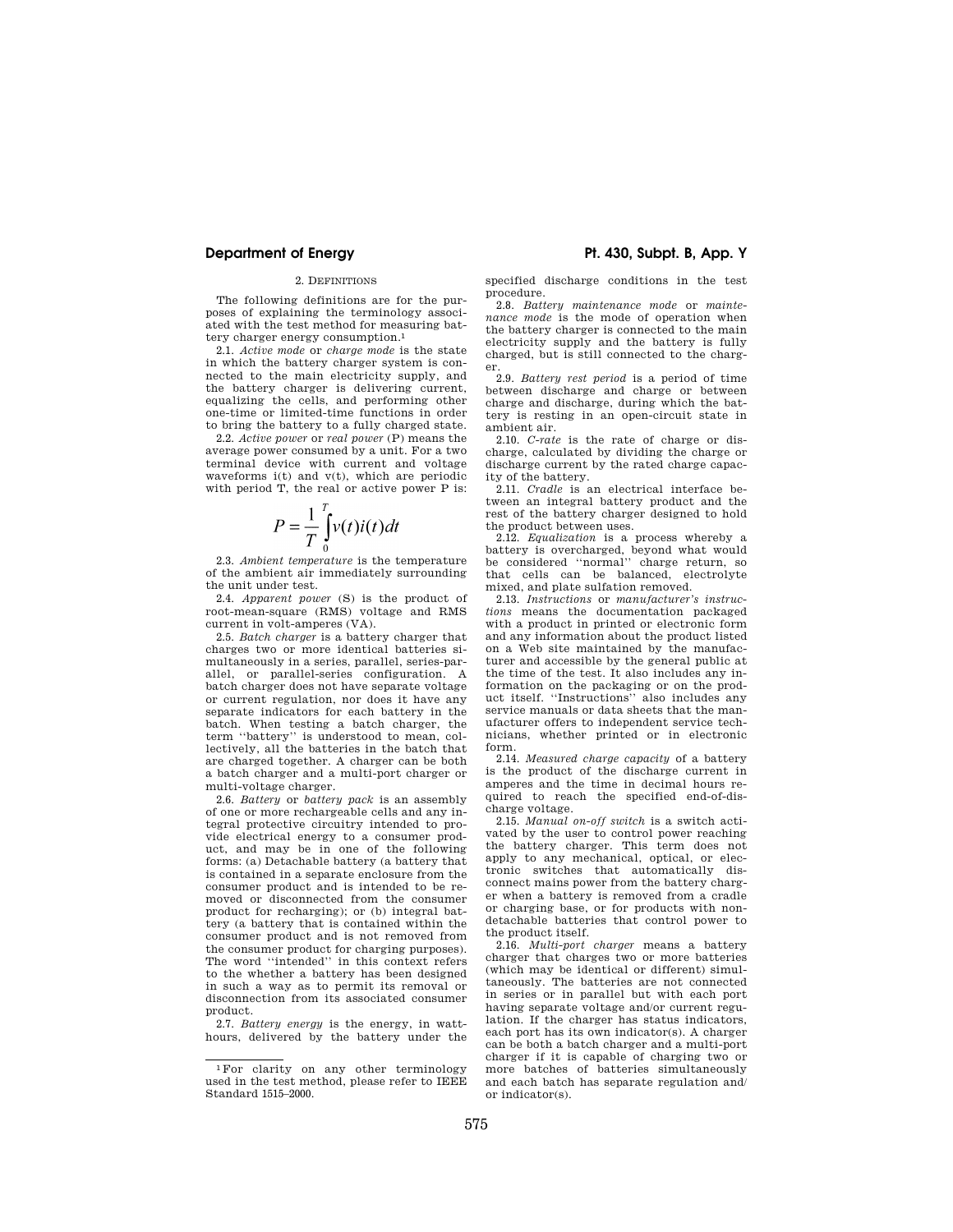2.17. *Multi-voltage charger* is a battery charger that, by design, can charge a variety of batteries (or batches of batteries, if also a batch charger) that are of different rated battery voltages. A multi-voltage charger can also be a multi-port charger if it can charge two or more batteries simultaneously with independent voltage and/or current regulation.

2.18. *Off mode* is the condition, applicable only to units with manual on-off switches, in which the battery charger:

(1) Is connected to the main electricity supply;

(2) Is not connected to the battery; and

(3) All manual on-off switches are turned off.

2.19. *Rated battery voltage* is specified by the manufacturer and typically printed on the label of the battery itself. If there are multiple batteries that are connected in series, the rated battery voltage of the batteries is the total voltage of the series configuration—that is, the rated voltage of each battery multiplied by the number of batteries connected in series. Connecting multiple batteries in parallel does not affect the rated battery voltage.

2.20. *Rated charge capacity* is the capacity claimed by a manufacturer, on a label or in instructions, the battery can store under specified test conditions, usually given in ampere-hours (Ah) or milliampere-hours (mAh) and typically printed on the label of the battery itself. If there are multiple batteries that are connected in parallel, the rated charge capacity of the batteries is the total charge capacity of the parallel configuration, that is, the rated charge capacity of each battery multiplied by the number of batteries connected in parallel. Connecting multiple batteries in series does not affect the rated charge capacity.

2.21. *Rated energy capacity* means the product (in watt-hours) of the rated battery voltage and the rated charge capacity.

2.22. *Standby mode* or *no-battery mode* means the condition in which:

(1) The battery charger is connected to the main electricity supply;

(2) The battery is not connected to the charger; and

(3) For battery chargers with manual onoff switches, all such switches are turned on.

2.23. *Total harmonic distortion* (THD), expressed as a percent, is the root mean square (RMS) value of an AC signal after the fundamental component is removed and interharmonic components are ignored, divided by the RMS value of the fundamental component.

2.24. *Unit under test* (UUT) in this appendix refers to the combination of the battery charger and battery being tested.

# **Pt. 430, Subpt. B, App. Y 10 CFR Ch. II (1–1–16 Edition)**

# 3. STANDARD TEST CONDITIONS

# *3.1. General*

The values that may be measured or calculated during the conduct of this test procedure have been summarized for easy reference in Table 3.1.

TABLE 3.1— LIST OF MEASURED OR CALCULATED VALUES

| Name of measured or calculated<br>value | Reference    | Value |
|-----------------------------------------|--------------|-------|
| 1. Duration of the charge and main-     |              |       |
| tenance mode test                       | Section 5.2  |       |
| 2. Battery Discharge Energy             | Section 4.6  |       |
| 3. Initial time and power (W) of the    |              |       |
| input current of connected battery      | Section 5.8  |       |
| 4. Active and Maintenance Mode          |              |       |
| Energy Consumption                      | Section 5.8  |       |
| 5. Maintenance Mode Power               | Section 5.9  |       |
| 6. 24 Hour Energy Consumption           | Section 5.10 |       |
| 7. Standby Mode Power                   | Section 5.11 |       |
| 8. Off Mode Power                       | Section 5.12 |       |
|                                         |              |       |

## *3.2. Verifying Accuracy and Precision of Measuring Equipment*

a. Measurements of active power of 0.5 W or greater shall be made with an uncertainty of ≤2 percent at the 95 percent confidence level. Measurements of active power of less than 0.5 W shall be made with an uncertainty of ≤0.01 W at the 95 percent confidence level. The power measurement instrument shall, as applicable, have a resolution of:

(1) 0.01 W or better for measurements up to 10 W;

(2) 0.1 W or better for measurements of 10 to 100 W; or

(3) 1 W or better for measurements over 100 W.

b. Measurements of energy (Wh) shall be made with an uncertainty of ≤2 percent at the 95 percent confidence level. Measurements of voltage and current shall be made with an uncertainty of ≤1 percent at the 95 percent confidence level. Measurements of temperature shall be made with an uncertainty of  $\leq 2$  °C at the 95 percent confidence level.

c. All equipment used to conduct the tests must be selected and calibrated to ensure that measurements will meet the above uncertainty requirements. For suggestions on measuring low power levels, see IEC 62301, (Reference for guidance only, see §430.4) especially Section 5.3.2 and Annexes B and D.

# *3.3. Setting Up the Test Room*

All tests, battery conditioning, and battery rest periods shall be carried out in a room with an air speed immediately surrounding the UUT of  $\leq 0.5$  m/s. The ambient temperature shall be maintained at 20  $°C$   $+5$ °C throughout the test. There shall be no intentional cooling of the UUT such as by use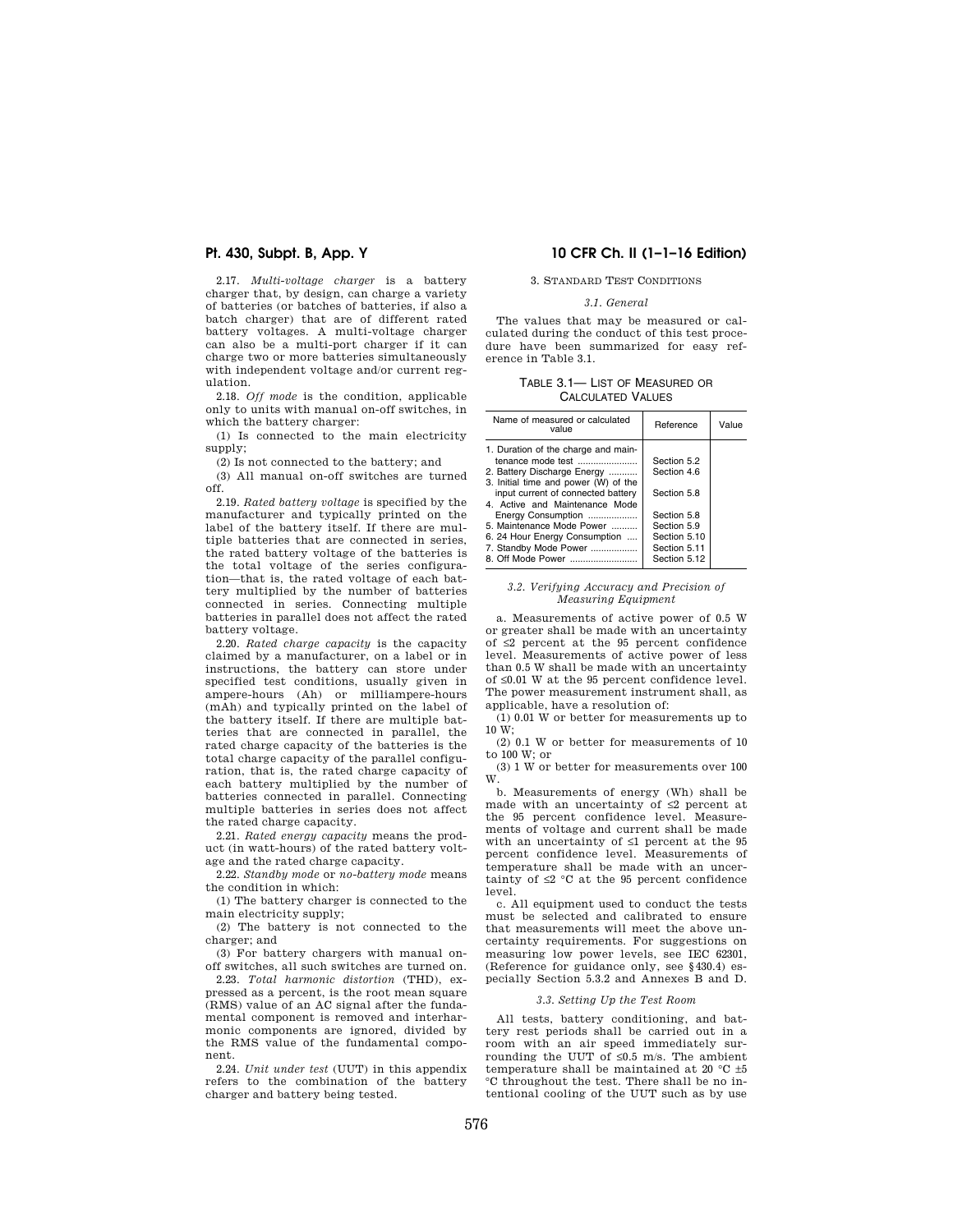of separately powered fans, air conditioners, or heat sinks. The UUT shall be conditioned, rested, and tested on a thermally non-conductive surface. When not undergoing active testing, batteries shall be stored at 20  $\degree$ C  $\pm$ 5  $^{\circ}$ C.

# *3.4. Verifying the UUT's Input Voltage and Input Frequency*

a. If the UUT is intended for operation on AC line-voltage input in the United States, it shall be tested at 115 V at 60 Hz. If the UUT is intended for operation on AC linevoltage input but cannot be operated at 115 V at  $60$  Hz, it shall not be tested.

b. If a charger is powered by a low-voltage DC or AC input, and the manufacturer packages the charger with a wall adapter, sells, or recommends an optional wall adapter capable of providing that low voltage input, then the charger shall be tested using that wall adapter and the input reference source shall be 115 V at 60 Hz. If the wall adapter cannot be operated with AC input voltage at 115 V at 60 Hz, the charger shall not be tested.

c. If the UUT is designed for operation only on DC input voltage and the provisions of paragraph 3.4 (b) above do not apply, it shall be tested with one of the following input voltages: 5.0 V DC for products drawing power from a computer USB port or the midpoint of the rated input voltage range for all other products. The input voltage shall be within ±1 percent of the above specified voltage.

d. If the input voltage is AC, the input frequency shall be within ±1 percent of the specified frequency. The THD of the input voltage shall be ≤2 percent, up to and including the 13th harmonic. The crest factor of the input voltage shall be between 1.34 and 1.49. e. If the input voltage is DC, the AC ripple

voltage (RMS) shall be:

(1) ≤0.2 V for DC voltages up to 10 V: or (2)  $\leq$ 2 percent of the DC voltage for DC voltages over 10 V.

UNIT UNDER TEST SETUP REQUIREMENTS

# *4.1. General Setup*

a. The battery charger system shall be prepared and set up in accordance with the manufacturer's instructions, except where those instructions conflict with the requirements of this test procedure. If no instructions are given, then factory or ''default'' settings shall be used, or where there are no indications of such settings, the UUT shall be tested in the condition as it would be supplied to an end user.

b. If the battery charger has user controls to select from two or more charge rates (such as regular or fast charge) or different charge currents, the test shall be conducted at the fastest charge rate that is recommended by the manufacturer for everyday

**Department of Energy Pt. 430, Subpt. B, App. Y** 

use, or, failing any explicit recommendation, the factory-default charge rate. If the charger has user controls for selecting special charge cycles that are recommended only for occasional use to preserve battery health, such as equalization charge, removing memory, or battery conditioning, these modes are not required to be tested. The settings of the controls shall be listed in the report for each test.

## *4.2. Selection and Treatment of the Battery Charger*

The UUT, including the battery charger and its associated battery, shall be new products of the type and condition that would be sold to a customer. If the battery is lead-acid chemistry and the battery is to be stored for more than 24 hours between its initial acquisition and testing, the battery shall be charged before such storage.

# *4.3. Selection of Batteries To Use for Testing*

a. For chargers with integral batteries, the battery packaged with the charger shall be used for testing. For chargers with detachable batteries, the battery or batteries to be used for testing will vary depending on whether there are any batteries packaged with the battery charger.

(1) If batteries are packaged with the charger, batteries for testing shall be selected from the batteries packaged with the battery charger, according to the procedure in section 4.3.b.

(2) If no batteries are packaged with the charger, but the instructions specify or recommend batteries for use with the charger, batteries for testing shall be selected from those recommended or specified in the instructions, according to the procedure in section 4.3.b.

(3) If no batteries are packaged with the charger and the instructions do not specify or recommend batteries for use with the charger, batteries for testing shall be selected from any that are suitable for use with the charger, according to the procedure in section 4.3.b.

b. From the detachable batteries specified above, the technician shall use Table 4.1 to select the batteries to be used for testing depending on the type of charger being tested. Each row in the table represents a mutually exclusive charger type. The technician shall find the single applicable row for the UUT, and test according to those requirements.

c. A charger is considered as:

(1) Single-capacity if all associated batteries have the same rated charge capacity (see definition) and, if it is a batch charger, all configurations of the batteries have the same rated charge capacity.

(2) Multi-capacity if there are associated batteries or configurations of batteries that have different rated charge capacities.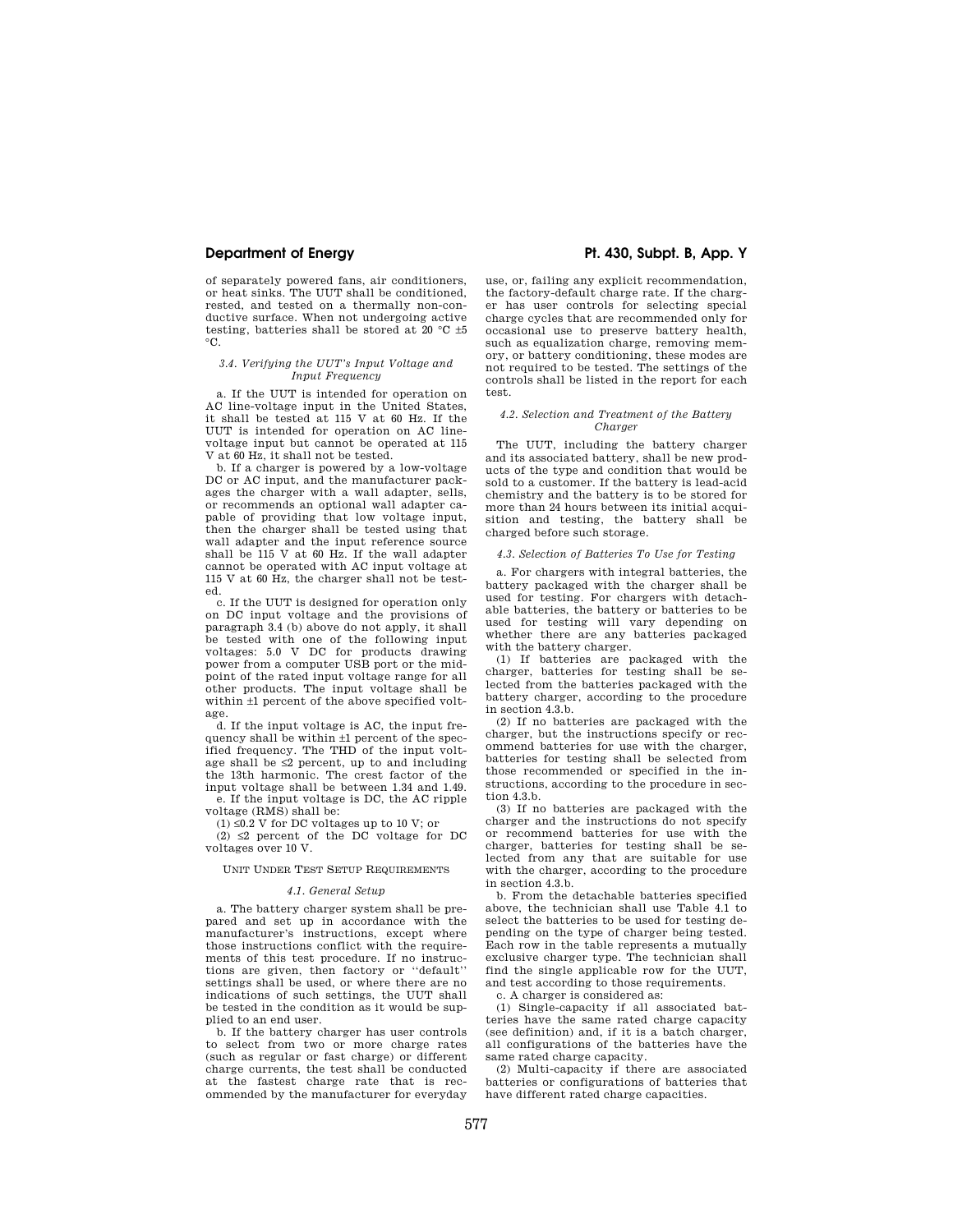# **Pt. 430, Subpt. B, App. Y 10 CFR Ch. II (1–1–16 Edition)**

d. The selected battery or batteries will be referred to as the ''test battery'' and will be used through the remainder of this test procedure.

| TABLE 4.1—BATTERY SELECTION FOR TESTING |  |
|-----------------------------------------|--|
|-----------------------------------------|--|

| Type of charger                          |                       |                    | Tests to perform   |                                                                                                                                                                                                                                                                                                                                                       |  |  |
|------------------------------------------|-----------------------|--------------------|--------------------|-------------------------------------------------------------------------------------------------------------------------------------------------------------------------------------------------------------------------------------------------------------------------------------------------------------------------------------------------------|--|--|
| Multi-voltage                            | Multi-port            | Multi-<br>capacity | Number<br>of tests | Battery selection (from all configurations of all associated batteries)                                                                                                                                                                                                                                                                               |  |  |
| No ………………   No …………   Yes ……….   2 …………. |                       |                    |                    | Any associated battery.<br>Lowest charge capacity battery.<br>Highest charge capacity battery.                                                                                                                                                                                                                                                        |  |  |
| No    Yes    Yes or No   2               |                       |                    |                    | Use only one port and use the minimum number of batteries with the<br>lowest rated charge capacity that the charger can charge.<br>Use all ports and use the maximum number of identical batteries of the<br>highest rated charge capacity the charger can accommodate.                                                                               |  |  |
| Yes                                      |                       | No    No    2      |                    | Lowest voltage battery.<br>Highest voltage battery.                                                                                                                                                                                                                                                                                                   |  |  |
| Yes                                      | Yes to either or both |                    | 3                  | Of the batteries with the lowest voltage, use the one with the lowest<br>charge capacity. Use only one port.<br>Of the batteries with the highest voltage, use the one with the lowest<br>charge capacity. Use only one port.<br>Use all ports and use the battery or the configuration of batteries with<br>the highest total rated energy capacity. |  |  |

## *4.4. Limiting Other Non-Battery-Charger Functions*

a. If the battery charger or product containing the battery charger does not have any additional functions unrelated to battery charging, this subsection may be skipped.

b. Any optional functions controlled by the user and not associated with the battery charging process (*e.g.,* the answering machine in a cordless telephone charging base) shall be switched off. If it is not possible to switch such functions off, they shall be set to their lowest power-consuming mode during the test.

c. If the battery charger takes any physically separate connectors or cables not required for battery charging but associated with its other functionality (such as phone lines, serial or USB connections, Ethernet, cable TV lines, *etc.*), these connectors or cables shall be left disconnected during the testing.

d. Any manual on-off switches specifically associated with the battery charging process shall be switched on for the duration of the charge, maintenance, and no-battery mode tests, and switched off for the off mode test.

# *4.5. Accessing the Battery for the Test*

a. The technician may need to disassemble the end-use product or battery charger to gain access to the battery terminals for the Battery Discharge Energy Test in section 5.6. If the battery terminals are not clearly labeled, the technician shall use a voltmeter to identify the positive and negative terminals. These terminals will be the ones that give the largest voltage difference and are able to deliver significant current (0.2 C or 1/ hr) into a load.

b. All conductors used for contacting the battery must be cleaned and burnished prior to connecting in order to decrease voltage drops and achieve consistent results.

c. Manufacturer's instructions for disassembly shall be followed, except those instructions that:

(1) Lead to any permanent alteration of the battery charger circuitry or function;

(2) Could alter the energy consumption of the battery charger compared to that experienced by a user during typical use, *e.g.,* due to changes in the airflow through the enclosure of the UUT; or

(3) Conflict requirements of this test procedure.

d. Care shall be taken by the technician during disassembly to follow appropriate safety precautions. If the functionality of the device or its safety features is compromised, the product shall be discarded after testing.

e. Some products may include protective circuitry between the battery cells and the remainder of the device. If the manufacturer provides a description for accessing the connections at the output of the protective circuitry, these connections shall be used to discharge the battery and measure the discharge energy. The energy consumed by the protective circuitry during discharge shall not be measured or credited as battery energy.

f. If the technician, despite diligent effort and use of the manufacturer's instructions, encounters any of the following conditions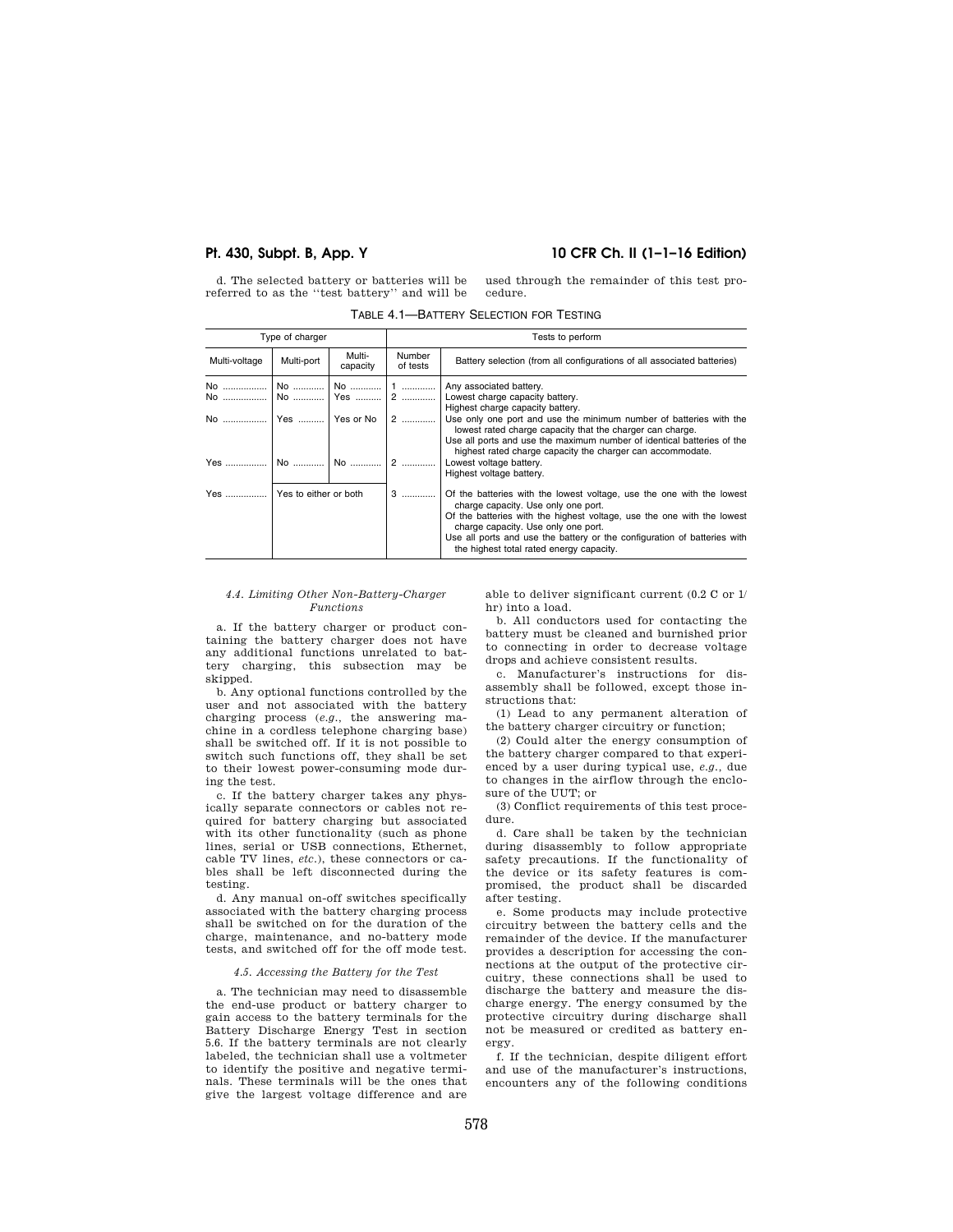noted immediately below, the Battery Discharge Energy and the Charging and Maintenance Mode Energy shall be reported as ''Not Applicable'':

(1) Inability to access the battery terminals;

(2) Access to the battery terminals destroys charger functionality; or

(3) Inability to draw current from the test battery.

#### *4.6. Determining Charge Capacity for Batteries With No Rating*

If there is no rating for the battery charge capacity on the battery or in the instructions, then the technician shall determine a discharge current that meets the following requirements. The battery shall be fully charged and then discharged at this constant-current rate until it reaches the endof-discharge voltage specified in Table 5.2. The discharge time must be not less than 4.5 hours nor more than 5 hours. In addition, the discharge test (Section 5.6) (which may not be starting with a fully-charged battery) shall reach the end-of-discharge voltage within 5 hours. The same discharge current shall be used for both the preparations step

(Section 5.4) and the discharge test (Section 5.6). The test report shall include the discharge current used and the resulting discharge times for both a fully-charged battery and for the discharge test.

For this section, the battery is considered as ''fully charged'' when either (a) it has been charged by the UUT until an indicator on the UUT shows that the charge is complete, or (b) it has been charged by a battery analyzer at a current not greater than the discharge current until the battery analyzer indicates that the battery is fully charged.

When there is no capacity rating, a suitable discharge current must generally be determined by trial and error. Since the conditioning step does not require constant-current discharges, the trials themselves may also be counted as part of battery conditioning.

## 5. TEST MEASUREMENT

The test sequence to measure the battery charger energy consumption is summarized in Table 5.1, and explained in detail below. Measurements shall be made under test conditions and with the equipment specified in Sections 3 and 4.

# TABLE 5.1—TEST SEQUENCE

|      |                                                                          |                | Equipment needed |         |                                                        |                   |                                                                       |
|------|--------------------------------------------------------------------------|----------------|------------------|---------|--------------------------------------------------------|-------------------|-----------------------------------------------------------------------|
| Step | Description                                                              | Data<br>taken? | Test<br>battery  | Charger | Battery<br>analyzer or<br>constant-<br>current<br>load | AC power<br>meter | Thermometer<br>(for flooded<br>lead-acid<br>battery<br>chargers only) |
| 1    | Record general data on UUT; Section 5.1                                  | Yes            | x                | x       |                                                        |                   |                                                                       |
| 2    | Determine test duration; Section 5.2                                     | No             |                  |         | .                                                      |                   |                                                                       |
| $3$  |                                                                          | No             | x                | x       | x                                                      |                   |                                                                       |
| 4    | Prepare battery for charge test; Section 5.4                             | No             | x                | x       |                                                        |                   |                                                                       |
| 5    |                                                                          | No             | x                |         |                                                        |                   | x                                                                     |
| 6    | Conduct Charge Mode and Battery Mainte-<br>nance Mode Test: Section 5.6. | $Yes$          | x                | X       |                                                        | x                 |                                                                       |
| 7    | Battery Rest Period; Section 5.7                                         | No             | x                |         |                                                        |                   | x                                                                     |
| 8    | Battery Discharge Energy Test; Section 5.8                               | Yes            | x                |         | x                                                      |                   |                                                                       |
| 9    | Determining the Maintenance Mode Power;<br>Section 5.9.                  | Yes            | x                | x       |                                                        | x                 |                                                                       |
| 10   | Calculating the 24-Hour Energy Consumption;<br>Section 5.10.             | No             |                  |         |                                                        |                   |                                                                       |
| 11   |                                                                          |                |                  | X       | .                                                      | x                 |                                                                       |
| 12   |                                                                          | Yes            |                  | x       |                                                        | x                 |                                                                       |

*5.1. Recording General Data on the UUT* 

The technician shall record:

(1) The manufacturer and model of the battery charger;

(2) The presence and status of any additional functions unrelated to battery charging;

(3) The manufacturer, model, and number of batteries in the test battery;

(4) The rated battery voltage of the test battery;

(5) The rated charge capacity of the test battery; and

(6) The rated charge energy of the test battery.

(7) The settings of the controls, if battery charger has user controls to select from two or more charge rates

## *5.2. Determining the Duration of the Charge and Maintenance Mode Test*

a. The charging and maintenance mode test, described in detail in section 5.8, shall be 24 hours in length or longer, as determined by the items below. Proceed in order until a test duration is determined.

# **Department of Energy Pt. 430, Subpt. B, App. Y**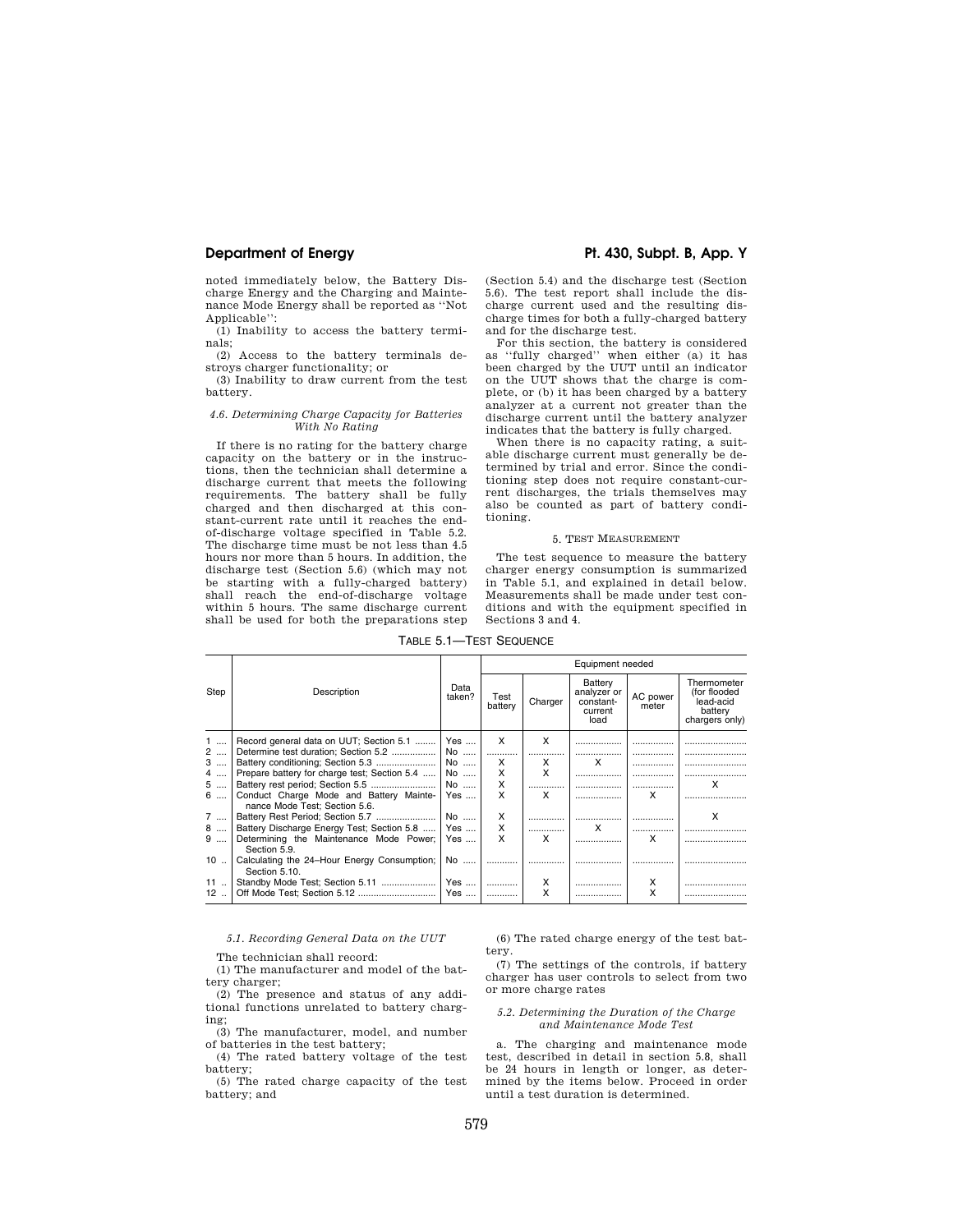(1) If the battery charger has an indicator to show that the battery is fully charged, that indicator shall be used as follows: If the indicator shows that the battery is charged after 19 hours of charging, the test shall be terminated at 24 hours. Conversely, if the full-charge indication is not yet present after 19 hours of charging, the test shall continue until 5 hours after the indication is present.

(2) If there is no indicator, but the manufacturer's instructions indicate that charg-

# **Pt. 430, Subpt. B, App. Y 10 CFR Ch. II (1–1–16 Edition)**

ing this battery or this capacity of battery should be complete within 19 hours, the test shall be for 24 hours. If the instructions indicate that charging may take longer than 19 hours, the test shall be run for the longest estimated charge time plus 5 hours.

(3) If there is no indicator and no time estimate in the instructions, but the charging current is stated on the charger or in the instructions, calculate the test duration as the longer of 24 hours or:

# Duration = 1.4  $\cdot \frac{RatedChangeCapacity(\text{Ah})}{ChargeCurrent(\text{A})} + 5\text{h}$

b. If none of the above applies, the duration of the test shall be 24 hours.

## *5.3. Battery Conditioning*

a. No conditioning is to be done on leadacid or lithium-ion batteries. The test technician shall proceed directly to battery preparation, section 5.4, when testing chargers for these batteries.

b. Products with integral batteries will have to be disassembled per the instructions in section 4.5, and the battery disconnected from the charger for discharging.

c. Batteries of other chemistries that have not been previously cycled are to be conditioned by performing two charges and two discharges, followed by a charge, as below. No data need be recorded during battery conditioning.

(1) The test battery shall be fully charged for the duration specified in section 5.2 or longer using the UUT.

(2) The test battery shall then be fully discharged using either:

(i) A battery analyzer at a rate not to exceed 1 C, until its average cell voltage under load reaches the end-of-discharge voltage specified in Table 5.2 for the relevant battery chemistry; or

(ii) The UUT, until the UUT ceases operation due to low battery voltage.

(3) The test battery shall again be fully charged as in step c.(1) of this section.

(4) The test battery shall again be fully discharged as per step c.(2) of this section. (5) The test battery shall be again fully

charged as in step c.(1) of this section.

d. Batteries of chemistries other than leadacid or lithium-ion that are known to have been through at least two previous full charge/discharge cycles shall only be charged once per step c.(5), of this section.

# *5.4. Preparing the Battery for Charge Testing*

Following any conditioning prior to beginning the battery charge test (section 5.6), the

test battery shall be fully discharged for the duration specified in section 5.2 or longer using a battery analyzer.

#### *5.5. Resting the Battery*

The test battery shall be rested between preparation and the battery charge test. The rest period shall be at least one hour and not exceed 24 hours. For batteries with flooded cells, the electrolyte temperature shall be less than 30 °C before charging, even if the rest period must be extended longer than 24 hours.

## *5.6. Testing Charge Mode and Battery Maintenance Mode*

a. The Charge and Battery Maintenance Mode test measures the energy consumed during charge mode and some time spent in the maintenance mode of the UUT. Functions required for battery conditioning that happen only with some user-selected switch or other control shall not be included in this measurement. (The technician shall manually turn off any battery conditioning cycle or setting.) Regularly occurring battery conditioning or maintenance functions that are not controlled by the user will, by default, be incorporated into this measurement.

b. During the measurement period, input power values to the UUT shall be recorded at least once every minute.

(1) If possible, the technician shall set the data logging system to record the average power during the sample interval. The total energy is computed as the sum of power samples (in watts) multiplied by the sample interval (in hours).

(2) If this setting is not possible, then the power analyzer shall be set to integrate or accumulate the input power over the measurement period and this result shall be used as the total energy.

c. The technician shall follow these steps: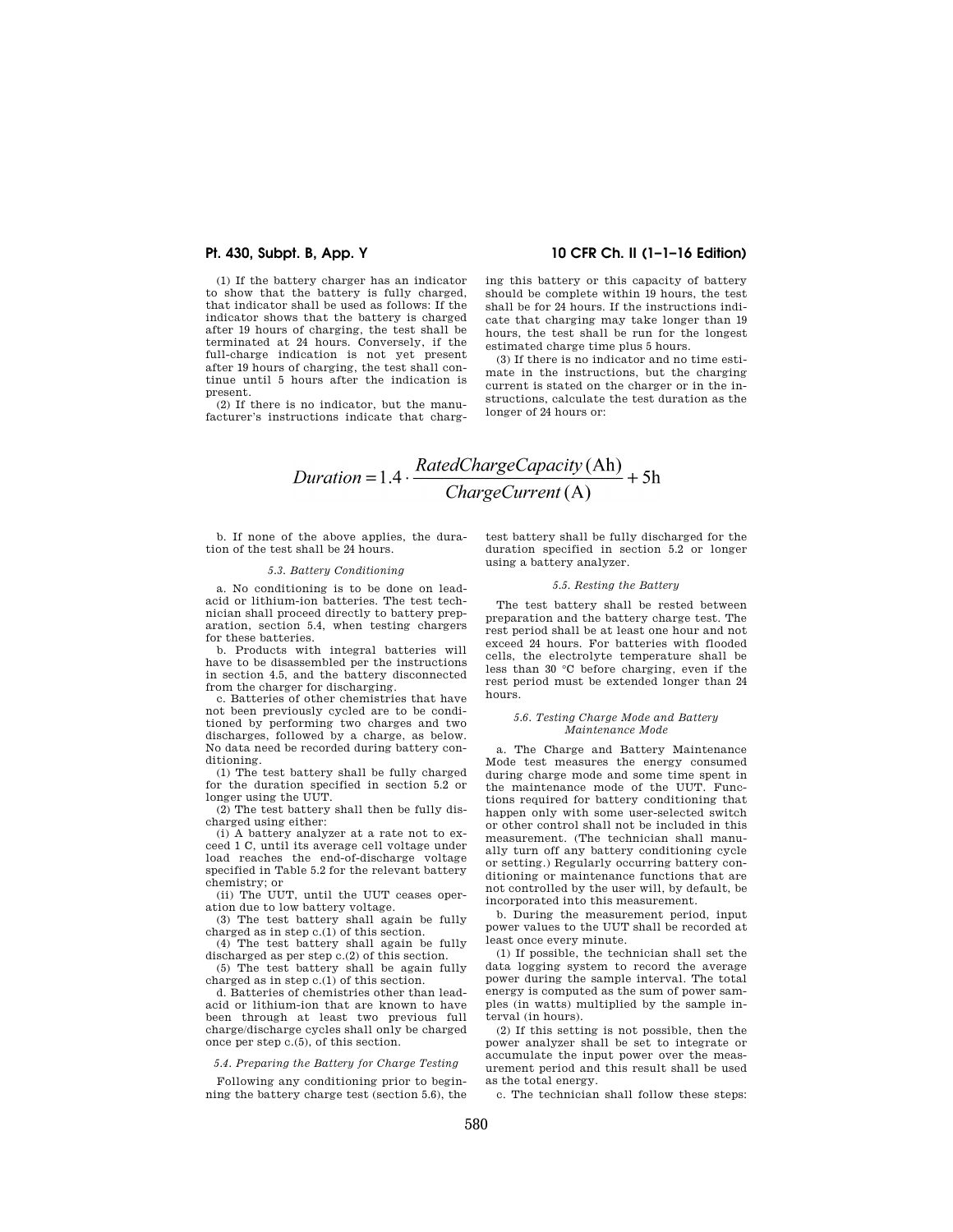(1) Ensure that the user-controllable device functionality not associated with battery charging and any battery conditioning cycle or setting are turned off, as instructed in section 4.4;

(2) Ensure that the test battery used in this test has been conditioned, prepared, discharged, and rested as described in sections 5.3 through 5.7;

(3) Connect the data logging equipment to the battery charger;

(4) Record the start time of the measurement period, and begin logging the input power;

(5) Connect the test battery to the battery charger within 3 minutes of beginning logging. For integral battery products, connect the product to a cradle or wall adapter within 3 minutes of beginning logging;

(6) After the test battery is connected, record the initial time and power (W) of the input current to the UUT. These measurements shall be taken within the first 10 minutes of active charging;

(7) Record the input power for the duration of the ''Charging and Maintenance Mode Test'' period, as determined by section 5.2. The actual time that power is connected to the UUT shall be within ±5 minutes of the specified period; and

(8) Disconnect power to the UUT, terminate data logging, and record the final time.

#### *5.7. Resting the Battery*

The test battery shall be rested between charging and discharging. The rest period shall be at least 1 hour and not more than 4 hours, with an exception for flooded cells. For batteries with flooded cells, the electrolyte temperature shall be less than 30 °C before charging, even if the rest period must be extended beyond 4 hours.

#### *5.8. Battery Discharge Energy Test*

a. If multiple batteries were charged simultaneously, the discharge energy is the sum of the discharge energies of all the batteries.

(1) For a multi-port charger, batteries that were charged in separate ports shall be discharged independently.

(2) For a batch charger, batteries that were charged as a group may be discharged individually, as a group, or in sub-groups connected in series and/or parallel. The position of each battery with respect to the other batteries need not be maintained.

b. During discharge, the battery voltage and discharge current shall be sampled and recorded at least once per minute. The values recorded may be average or instantaneous values.

c. For this test, the technician shall follow these steps:

# **Department of Energy Pt. 430, Subpt. B, App. Y**

(1) Ensure that the test battery has been charged by the UUT and rested according to the procedures above.

(2) Set the battery analyzer for a constant discharge current of 0.2 °C and the end-of-discharge voltage in Table 5.2 for the relevant battery chemistry.

(3) Connect the test battery to the analyzer and begin recording the voltage, current, and wattage, if available from the battery analyzer. When the end-of-discharge voltage is reached or the UUT circuitry terminates the discharge, the test battery shall be returned to an open-circuit condition. If current continues to be drawn from the test battery after the end-of-discharge condition is first reached, this additional energy is not to be counted in the battery discharge energy.

d. If not available from the battery analyzer, the battery discharge energy (in watthours) is calculated by multiplying the voltage (in volts), current (in amperes), and sample period (in hours) for each sample, and then summing over all sample periods until the end-of-discharge voltage is reached.

### *5.9. Determining the Maintenance Mode Power*

After the measurement period is complete, the technician shall determine the average maintenance mode power consumption by examining the power-versus-time data from the charge and maintenance test and:

(1) If the maintenance mode power is cyclic or shows periodic pulses, compute the average power over a time period that spans a whole number of cycles and includes at least the last 4 hours.

(2) Otherwise, calculate the average power value over the last 4 hours.

#### *5.10. Determining the 24-Hour Energy Consumption*

The accumulated energy or the average input power, integrated over the test period from the charge and maintenance mode test, shall be used to calculate 24-hour energy consumption.

# TABLE 5.2—REQUIRED BATTERY DISCHARGE RATES AND END-OF-DISCHARGE BATTERY **VOLTAGES**

| Battery chemistry            | Discharge<br>rate<br>C | End-of-<br>discharge<br>voltage<br>volts per cell |
|------------------------------|------------------------|---------------------------------------------------|
| Valve-Regulated Lead<br>Acid |                        |                                                   |
|                              | 0.2                    | 1.75                                              |
| Flooded Lead Acid            | 0.2                    | 1.70                                              |
| Nickel Cadmium (NiCd)        | 0.2                    | 1.0                                               |
| Nickel Metal Hydride (NiMH)  | 0.2                    | 1.0                                               |
| Lithium Ion (Li-Ion)         | 0.2                    | 2.5                                               |
| Lithium Polymer              | 0.2                    | 2.5                                               |
| Rechargeable Alkaline        | 0.2                    | 0.9                                               |
| Nanophosphate Lithium Ion    | 0.2                    | 2.0                                               |